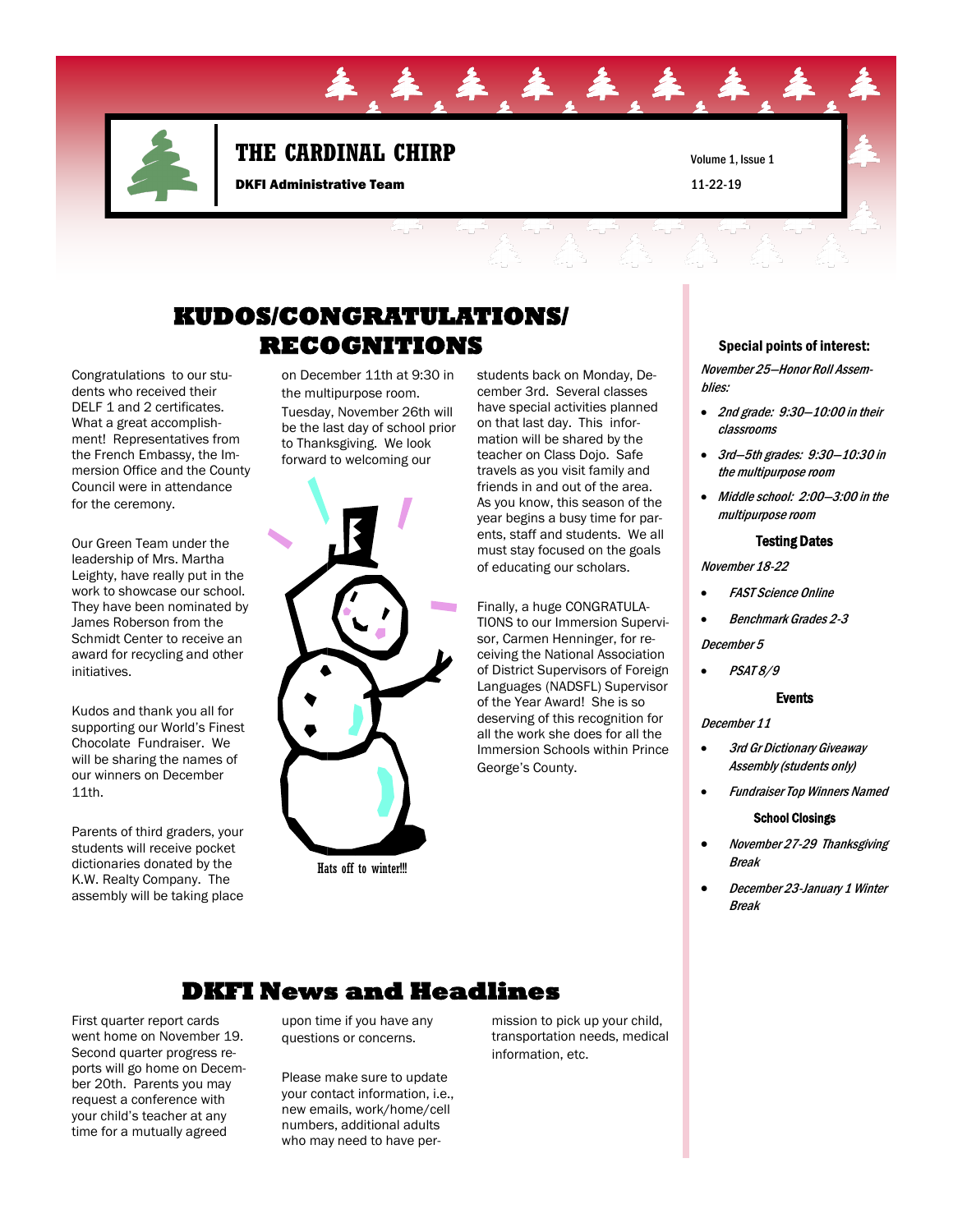

## **10 Ways to Help Your Child Succeed in Middle School Reviewed by: Kathryn Hoffses, PhD, Aug. 2018**

Parental support plays an important part in helping preteens and teens succeed in middle school. But as students grow more independent during these years, it can be hard for parents to know which situations call for involvement and which call for a more behind-the-scenes approach.

#### 1. Attend Back-to-School Night and Parent -Teacher Conferences

Preteens and teens do better in school when parents are involved in their academic lives. Attending back-to-school night at the start of the school year is a great way to get to know your child's teachers and their expectations. School administrators may discuss school-wide

#### programs and policies, too.

#### 2. Visit the School and Its Website

Knowing the physical layout of the school building and grounds can help you connect with your child when you talk about his or her school day. It's good to know the location of the main office, school nurse, cafeteria, gym, athletic fields, auditorium, and special classes.

#### 3. Support Homework Expectations

During the middle school years, homework gets more intense and the time spent will probably be longer than during the elementary years, usually a total of 1 to 2 hours each school night.



assignments and managing time.

#### 6. Teach Study Skills

Planning is a big part of helping your middle-schooler study for tests now that he or she is juggling work from multiple teachers.

#### 7. Know the Disciplinary and Bullying Policies

Schools usually cite disciplinary policies (sometimes called the student code of conduct) in student handbooks. The rules usually cover expectations, as well as

consequences for not meeting the expectations, for things like student behavior, dress codes, use of electronic devices, and acceptable language.

#### 8. Get Involved

Volunteering at your child's middle school is a great way to show you're interested in his or her education.

### 9. Take Attendance Seriously

Middle schoolers should take a sick day if they have a fever, are nauseated, vomiting, or have diarrhea. Otherwise, it's im-

## **Winter Clothing Preparedness**

As we swiftly move into the winter months, please make sure your students are dressed appropriately to brave the cold. Weather permitting, students will go outside for recess.

On a daily basis, unfortunately the lost and found bin still seems to fill up with coats, hats, scarves, and other winter apparel that is important for the students to go home with. Please be aware that

the lost and found bin is emptied on the 15th and 30th of each month. The school is not responsible for missing clothing, however we do our best to have all clothing found lying about placed in the bin.

It would be extremely helpful if parents write/label their child's and teacher's name on the inside of coats, hats, gloves, etc. This will increase the chances of a

#### 4. Send Your Child to School Ready to Learn

A nutritious breakfast fuels up middle schoolers and gets them ready for the day. In general, preteens and teens who eat breakfast have more energy and do better in school.

#### 5. Instill Organization Skills

No one is born with great organizational skills — they have to be learned and practiced. Being organized is a key to success in middle school, where most students first encounter multiple teachers and classrooms on a daily basis, and where some students are participating in extracurricular or after-school activities for the first time. Because time management skills are usually not explicitly taught in school, preteens and teens can benefit from parents helping with organizing

portant that they arrive at school on time every day, because having to catch up with class work, projects, tests, and homework can be stressful and interfere with learning.

#### 10. Make Time to Talk About School

Staying connected with preteens and teens as they grow more independent can be a challenge for parents, but it's more important than ever. While activities at school, new interests, and expanding social circles can become more central to the lives of many middle school students, parents and guardians are still their anchors for providing love, guidance, and support.



child's items being returned.

Finally, talk with your child about the importance of keeping track of their coats and other items. Placing hats and gloves in

the sleeve of the coat is one way to assure the items all stay together.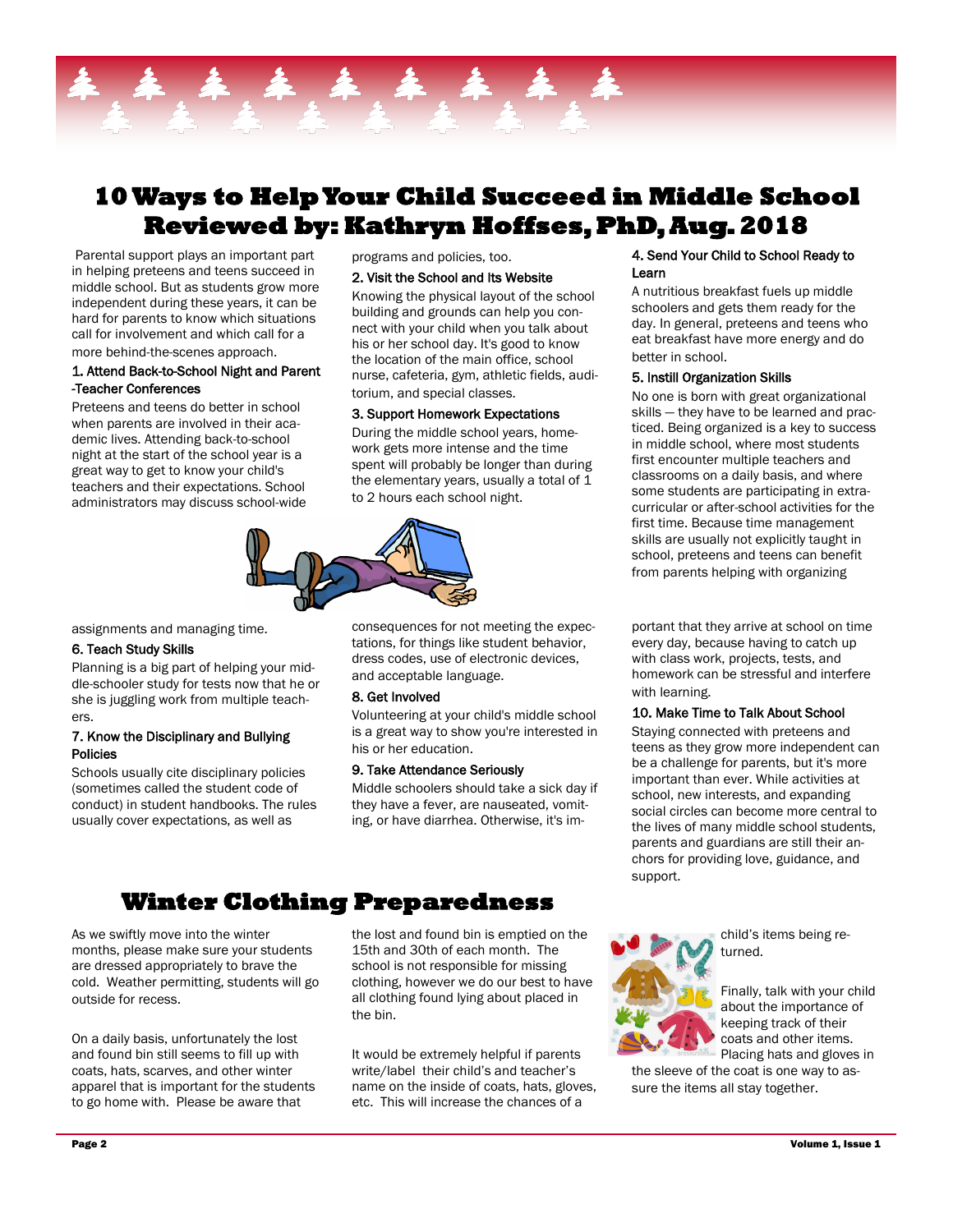## **Remember doing**<br>**reminders** remember don't forg

DKFI hours of operation for staff are: 8:45 a.m.— 4:15 p.m. The office is not open prior to that time. Any calls or arrivals prior to the start of school, unfortunately will not be answered. If you have an early appointment scheduled with a teacher, you must contact the teacher when you are close, so they may meet you at the door.

Appointments with teachers are the responsibility of the teacher and parent to arrange. Appointments for the Principal are arranged by the Principal's Secretary. Walk-Ins are not permitted. Please either

## **DKFI — Reminders**

call or email to arrange appointments.

Parent volunteers/chaperones must complete and submit their fingerprint receipt and safe schools training certificates to the front office. If the safe school training is not completed, parents will not be permitted to chaperone a field trip. Go to the following link to complete your trainings, https://www.pgcps.org/required-training/

Student birthdays are a very special occasion, however, food, and balloons are not allowed at school. If you choose to celebrate your child at school, you can provide small gift bags for the class that contain

items such as pencils, erasers, crayons, etc. You must receive permission from the teacher to hold any type of party.

Please make sure your child has enough money on their meal account at all times. If your child's account is low or depleted, they will receive an alternative lunch instead of a hot lunch tray.

Parents be aware that My School Bucks defaults to the student's lunch account, please make sure to browse the DKFI school store to pay for field trips, t-shirts and any other items.

| Home            | <b>Visiting</b> | <b>Division</b>      | Location               | Date       | Time         | Plays 1st   |
|-----------------|-----------------|----------------------|------------------------|------------|--------------|-------------|
| Charles Carroll | Dora Kennedy    | <b>West Division</b> | <b>Charles Carroll</b> | 11/20/2019 | $6:00:00$ PM | Girls       |
| Dora Kennedy    | Thomas Johnson  | <b>West Division</b> | <b>Dora Kennedy</b>    | 11/25/2019 | $6:00:00$ PM | <b>Boys</b> |
| Thomas Pullen   | Dora Kennedy    | <b>West Division</b> | <b>Thomas Pullen</b>   | 12/2/2019  | $6:00:00$ PM | Girls       |
| Dora Kennedy    | Gholson         | <b>West Division</b> | <b>Dora Kennedy</b>    | 12/4/2019  | $6:00:00$ PM | <b>Boys</b> |
| Kenmoor         | Dora Kennedy    | <b>West Division</b> | Kenmoor                | 12/9/2019  | $6:00:00$ PM | Girls       |
| Dora Kennedy    | William Wirt    | <b>West Division</b> | <b>Dora Kennedy</b>    | 12/11/2019 | $6:00:00$ PM | <b>Boys</b> |
| Greenbelt       | Dora Kennedy    | <b>West Division</b> | <b>Greenbelt</b>       | 12/16/2019 | $6:00:00$ PM | Girls       |
| Dora Kennedy    | Imagine An-     | <b>West Division</b> | <b>Dora Kennedy</b>    | 12/18/2019 | $6:00:00$ PM | <b>Boys</b> |
| Robert God-     | Dora Kennedy    | <b>West Division</b> | <b>Robert Goddard</b>  | 1/6/2020   | $6:00:00$ PM | Girls       |
| Dora Kennedy    | Imagine Leeland | <b>West Division</b> | <b>Dora Kennedy</b>    | 1/8/2020   | $6:00:00$ PM | <b>Boys</b> |

## **Middle School Athletics Basketball Season**